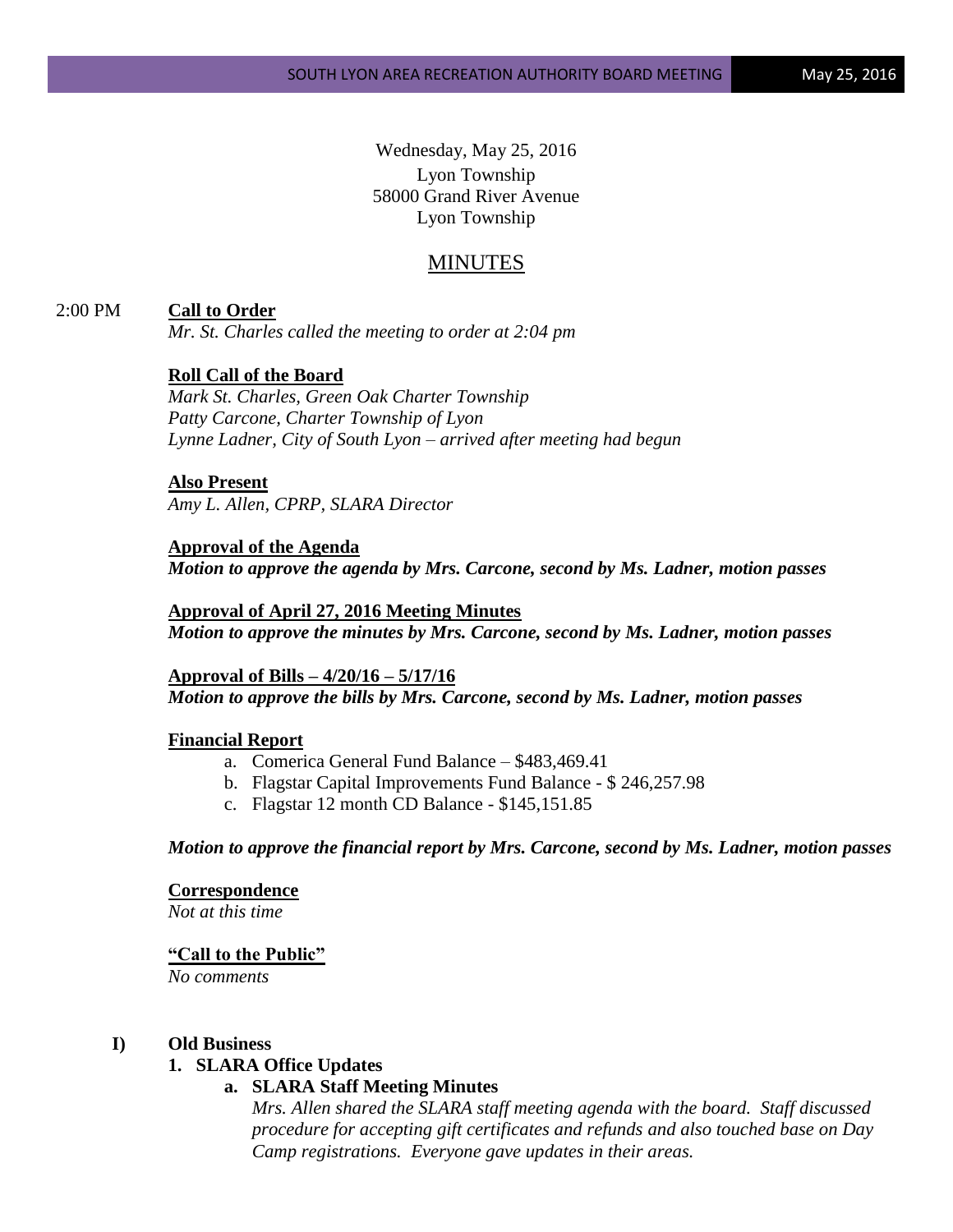### **b. Sponsor Update – Blue Cross & SL Dermatology**

*Mrs. Allen shared with the board a listing of the current department sponsors. Vibe Credit Union has increased their annual sponsorship from \$3,000 to \$5,000. South Lyon Dermatology is a new sponsor that was first contacted by one of the Office Administrators, Kristi Hoskins.*

#### **2. Member Updates**

*Lyon Township – new extension is complete and offices are open! Still doing some unpacking. Bond rating went up! Kitefest is coming up first weekend of June.* 

*South Lyon – Hired a new Economic Director for the DDA and he will start soon. The City approved the budget at the last meeting. Memorial Day parade is coming up on Monday at 9 am. June 10th the concerts in the park begin at McHattie Park. They will take place every Friday evening thru the summer. On June 25th there is a movie in the park at McHatie. The Farmers Market is now open every Saturday!*

*Green Oak – Bridge over 23 at 8 Mile is being rebuilt. There is a fast track for the new design. The bridge will be moved slightly north to be included completely in Green Oak. MDOT is looking to put in roundabouts. Green Oak is working with them to come up with a plan for maintaining those new roundabouts. Green Oak is moving forward on the Butts property at Marshall and Silver Lake Road. This will hopefully be a passive recreation area. Designs are being created for the new police station and updates are beginning on the Fire Station on Whitmore Lake Road. Green Oak is also still looking at a possible community center.* 

## **II) New Business**

### **1. SLARA Office Building – Work Requests for South Lyon**

*Mrs. Allen submitted a memo detailing conditions of the SLARA office building and requests for maintenance work. Ms. Ladner asked Mrs. Allen to submit a window count as the City is currently recruiting bids for new windows at City Hall and this could be included in that bid. Mrs. Allen will get her the count in the next day or two.* 

*Ms. Ladner also requested that the list be prioritized and resent to her. Mrs. Allen said she will get that to her tomorrow. Ms. Ladner said that when organic matter piles up outside to simply call DPW to remove it. She also asked that Mrs. Allen send a request to DPW to look at the gutters and possible leaks in the building. Mrs. Allen said it will go out tomorrow.*

*The board said Mrs. Allen was free to contact carpeting companies to get quotes for new carpet in the office. This is something that the renter should be responsible for, not the City. Mrs. Allen will present quotes at the next board meeting.*

### **2. 2016-2017 SLARA Draft Budget Presentation**

*Mrs. Allen shared with the board a draft budget and highlighted changes from the previous year. Mrs. Allen also stated that there may be a few updates as final numbers come in for this fiscal year.*

#### **3. Staff Classifications**

*Mrs. Allen asked the board for some clarification on how employees are classified and procedures in regards to hours worked. The board advised her to contact the attorney we utilize for these types of issues to get clarification. She will present the information at the next board meeting.*